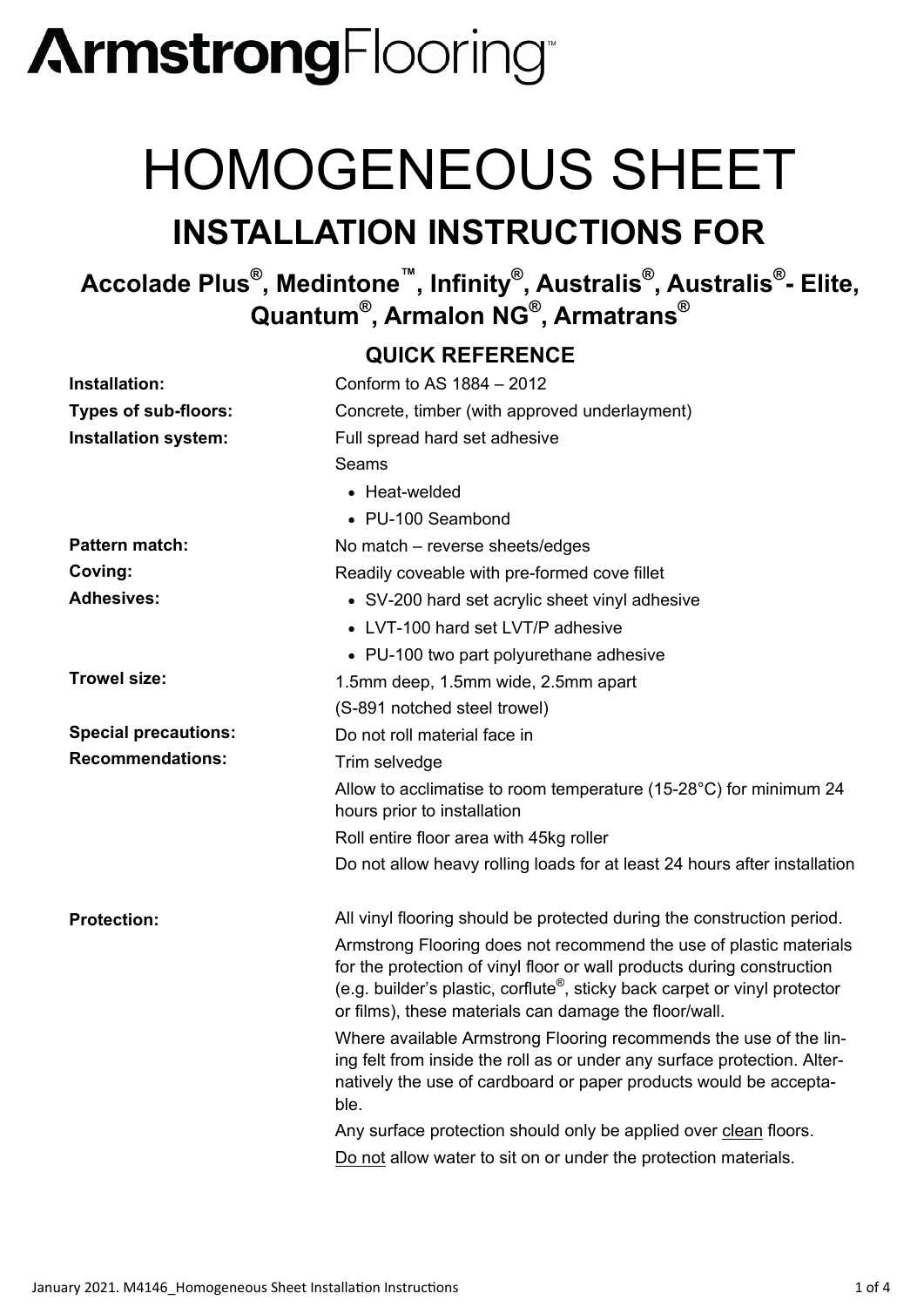### **INSTALLATION INSTRUCTIONS**

#### **INITIAL PROTECTION:**

All vinyl flooring should be protected during the construction period.

Armstrong Flooring highly recommends the installed floorcovering be protected from construction site debris, dirt, soil, traffic and stains, all of which can damage the unprotected flooring.

Responsibility for the protection of the finished work until handed over to the client should be arranged prior to installation.

Armstrong Flooring does not recommend the use of plastic materials for the protection of vinyl floor or wall products during construction (e.g. builder's plastic, corflute<sup>®</sup>, sticky back carpet or vinyl protector or films), these materials can damage the floor/wall.

Where available Armstrong Flooring recommends the use of the lining felt from inside the roll as or under any surface protection. Alternatively the use of cardboard or paper products would be acceptable.

Any surface protection should only be applied over clean floors.

Do not tape protection to the surface.

As with all urethane-coated products, some coverings could cause the urethane to cloud in the presence of moisture.

Do not allow water to sit on or under the protection materials.

#### **TO THE INSTALLER:**

Please note that if material has been cut, fitted, or installed, NO ADJUSTMENTS or CLAIMS (if any) will be considered due to the failure to comply with any of the following. Before cutting and installing Armstrong floorcoverings make sure that you:

1. Check for obvious manufacturing defects in good daylight conditions.

2. Check that the material is the correct colour, pattern and quantity ordered by the customer.

3. Material should be allowed to acclimatise to job climatic conditions for 24 hours at 18°C. Never install the material if the temperature in the room is less than 15°C as per Australian Standard AS 1884 – 2012 Section 4.1.1.

4. Use only Armstrong Flooring recommended adhesive specifically formulated for Armstrong Flooring product.

5. All rolls of Armstrong Flooring products are marked with a 'batch number'. When using more than one roll make sure the rolls have the same 'batch number' when used

side by side or same room area.

6. After loosely laying the first two strips, before adhering, step back and inspect the overall effect. If acceptable, then go ahead and adhere, but if there seems to be a problem or doubt of any kind then stop immediately and call the distributor or Armstrong Flooring Customer Service on **1800 632 624.**

7. Do not cut or install any damaged or defective material unless accepted, agreed and approved by all parties concerned.

**PLEASE NOTE:** Existing resilient flooring backing, or lining felts should **NOT BE SANDED**. These products may contain asbestos fibres that are not readily identifiable. You should note the details in the 'WARNING' panel set out later in these instructions **BEFORE YOU PROCEED ANY FURTHER**. If you have satisfied the requirement of the warning then, providing it does not conflict with any applicable laws, the following procedure is suggested to remove existing resilient floorcoverings.

The wear layer should be cut into narrow strips, being careful not to score the subfloor. The narrow strips should then be peeled from the backing by pulling or rolling around a core which will control the stripping angle and create a uniform and more constant tension. After the wear layer has been removed, the remaining felt should be scraped by using scrapers (MUST NOT SAND).

Any unevenness in the subfloor due to scraping should be levelled and smoothed using an underlayment as per manufacturers recommendations.

#### **SUBFLOORS**

The condition of the subfloor not only has an important bearing on the appearance of the finished installation, but can dramatically affect the life and serviceability of the floorcovering. It is essential, therefore, that the subfloor be dry, hard, rigid, smooth, level, clean and free of dust and grease.

#### CONCRETE SUBFLOORS

Concrete subfloors must be cured and completely dry. The surface must be steel trowelled to a smooth dense surface free of trowel marks, irregularities, as per Australian Standards.

Concrete slabs shall meet the Australian Standard Appendix A 3.1.2 and not exceed 75% relative humidity.

Concrete slabs in contact with fill, hardcore or the ground must have a damp-proof membrane to prevent entry of moisture.

Water proofing additives and curing compounds do not replace the damp-proof membrane. New slabs should dry for at least one month per 25mm thickness.

Care must be taken to ensure that the surface of the concrete is free of parting of curing compounds, oil, grease, paint, dust and any other substances, which may prevent the adhesive from forming a secure bond. The surface of the concrete must be smooth and level, completely free of cracks, holes and protrusions.

If the surface is not satisfactory it should be repaired and levelled with a cementitous underlay, applied according to manufacturers recommendations.

When curing compounds, hardeners, sealers, or parting compounds have been used, they have to be completely removed by sanding, sandblasting or grinding prior to the installation of materials as this will impair the bond of the adhesive. *A MOISTURE TEST SHOULD ALWAYS BE CARRIED OUT PRI-OR TO INSTALLATION AS PER APPENDIX A 3.1.2.*

#### **HEATED SUBFLOOR**

Flooring material can be installed over heated subfloors. However, it is imperative that the temperature at the surface of the slab does not exceed 28°C. Prior to the installation, heating should be turned on for a number of days to remove all traces of residual dampness that may be present in the subfloor. The heating should be turned off 48 hours prior to and during the installation and should not be turned on until 48 hours after the installation is completed, in order to allow the adhesive to set.

#### **TIMBER SUBFLOOR**

All timber subfloors must have at least 450mm of good cross ventilation under the floor to prevent distortion and movement of flooring members as well as excessive movement of underlay. New timber subfloors should be rigid, sound and constructed of seasoned timber and free from excessive cupping and warping.

Old timber subfloors should have all loose boards re-nailed and badly worn or damaged boards must be replaced. If necessary, sand floor to a level finish without undulations. Overlay subfloor with hardboard or approved fibrous cement vinyl flooring underlayment. The underlay sheets must be fastened at 75mm intervals around all sides, 10mm from edges, and at 100mm to 150mm intervals throughout the body of the board.

(Continued next page)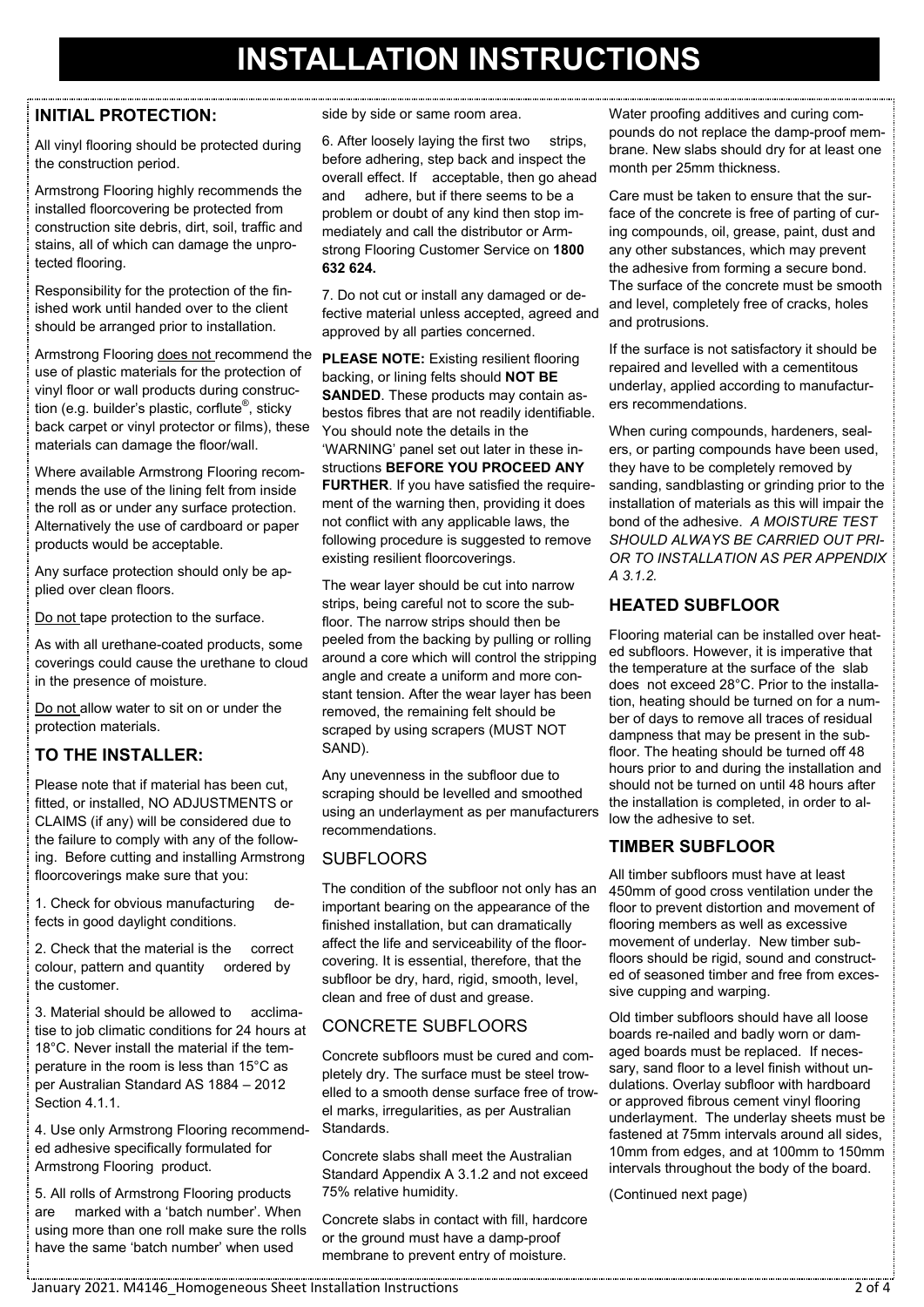### **INSTALLATION INSTRUCTIONS**

#### **TIMBER SUBFLOOR—Continued**

The sheet shall be fastened by 25mm x 2mm ring-grooved nails, or 22mm chisel point staples for hardwood subfloors and divergent point staples for softwood subfloors. Hardboard must be laid smooth side up and all joints should be staggered. All joints and any raised edges of the underlay shall be sanded smooth and level. The sanded areas must be sealed prior to the installation of the floorcovering as recommended by the manufacturer.

Underlay must be installed over structural particleboard using the adhesive and nailing fixing system specified by the underlay manufacturer.

#### **EXISTING RESILIENT FLOORS**

Armstrong Flooring recommends the removal of existing resilient floors. If this is not practical, adequate care should be taken to ensure the existing resilient floor is to an acceptable standard to receive new floorcoverings.

The existing resilient floor must be smooth (not textured, or embossed, enough to show through the final installation), completed and firmly bonded and properly installed on recommended subfloors. Existing resilient floor must not be cushioned, and must have no evidence of moisture, alkaline salts or hydrostatic pressure. Polish and other finishes should be removed from existing floorcovering by thorough stripping. Indentations and damaged areas should be replaced or repaired.

Installation over existing resilient floors reduces resistance to indentations.

**NOTE:** Existing resilient flooring may contain asbestos fibres, which are not really identifiable. You should note the details in the **'WARNING'** panel set out later in these instructions before you carry out these steps.

*ADDITIONAL OPEN TIME OF FLOORING ADHESIVE MAY BE REQUIRED TO RE-DUCE ENTRAPMENT OF AIR UNDER FLOORING MATERIAL WHEN LAYING OVER EXISTING RESILIENT FLOORS.* 

#### **EXPANSION JOINTS**

Armstrong Flooring does not recommend that resilient floorcoverings be installed across expansion joints. Various expansion joint covers are available and should be specified by the architect or agreed between  $\bullet$ the contractor and the purchaser.

#### **JOB CONDITIONS**

Job conditions should be as outlined in Australian Standard AS 1884 - 2012 – 4.1.1.

Temperatures in areas to be covered should be maintained at a minimum 18°C for 48 hours prior to, during and after installation. **THE SEAMBOND SYSTEM**  Please note that cold subfloors have consid-

erable influence on the open time of flooring  $\bullet$ adhesive.

#### **SEAMING INSTRUCTIONS**

#### HEAT WELD

- All factory edges should be removed, using the Armstrong Flooring S-33 edge trimmer during installation or cutting . 20mm from factory edge or cutting 20mm from factory edge.
- Scribe seams using Armstrong Flooring . S-83 Recess Scriber set to provide a gap of  $0.5$ mm  $-1.0$ mm. Cut on scribe line and roll cut edge into adhesive using hand roller. Roll entire floor using 45kg roller.
- Heat welding should only be done when adhesive is completely cured (24 hours).
- Rout or groove the seam in a "V or "U" shape to a minimum of  $\frac{3}{4}$  of the material  $\bullet$ depth using a grooving machine or hand groover with a sharp blade against a straight edge, so that both sides of the seam are grooved equally and uniformly.
- For best results and to reduce damage to the surface **use an Armstrong Flooring S-65 speed nozzle.**
- Set temperature setting on the hot air welder, fitted with an **S-65 speed nozzle**, to deliver enough heat to fuse weld rod to sheet. Amperage of electrical supply, length of extension cord and wire size will affect the temperature setting.  $\frac{\text{As a}}{\text{.}}$ guide, a Leister weld gun fitted with an **S-65 speed nozzle** should be set to heat setting of around 7. Practice on a piece of scrap material until correct setting is achieved.
- Insert weld rod into the **S-65 speed nozzle** and immediately insert the rod into the groove.
- Hold the gun at the proper angle so that the tip of the **S-65 speed nozzle** is parallel with the material. A good weld will result when the rod just starts to flair, and no more, on each side of the seam. If the rod flairs excessively you are going too slow, the **Armstrong Flooring** weld rod should ultimately fall apart before scorching the material if the heat setting is correct.
- To change directions in welding, shave off excess welding rod and groove the end of the rod for approximately 20mm. Start welding from the opposite direction and continue welding until you overlap the initial grooved weld rod and continue for another 20mm before lifting weld off.
- Allow weld rod to completely cool before skiving (trimming).
- Once weld rod is cooled off, skive off in two passes. The first pass using a quarter moon (spatula) knife with a trim plate. The second pass should be flush with the material. Too much weld rod flair or an uneven seam will result in the top surface of the material being removed exposing the material backing.
- Trim one factory edge using S-33 Edge Trimmer or cut 20mm from factory edge.
- Overlap untrimmed edge of second sheet by 15mm
- Fold back the fitted sheets marking the location of the seam on the subfloor.
- Mix PU-100 as per directions on the container.
- Using recommended notched trowel spread 100mm of PU-100, 50mm on either side of the seam line on the subfloor
- Spread SV-200 on the remaining field area using recommended notched trowel.
- Allow proper 'tack off' time for field adhesive (10-20 minutes, depending on atmospheric conditions) then roll material into adhesive. Lay piece with trimmed edge first.
- Using the S-83 Recess Scriber set for a neat fit, scribe seam. If seam is too tight or too loose it will lift off the PU-100 adhesive. There should be enough pressure so that one edge will hold the other down.
- Following the scriber mark, cut seam ensuring that the final cut is square and place into adhesive.
- Hand roll toward the seam to force the adhesive into and through the seam.
- Skive off any burr from seam using back if S-92 knife. Clean with dampened cloth.

\_\_\_\_\_\_\_\_\_\_\_\_\_\_\_\_\_\_\_\_\_\_\_\_\_\_\_\_\_\_\_\_\_\_\_\_\_\_\_\_\_\_\_\_

Roll with 45kg roller.